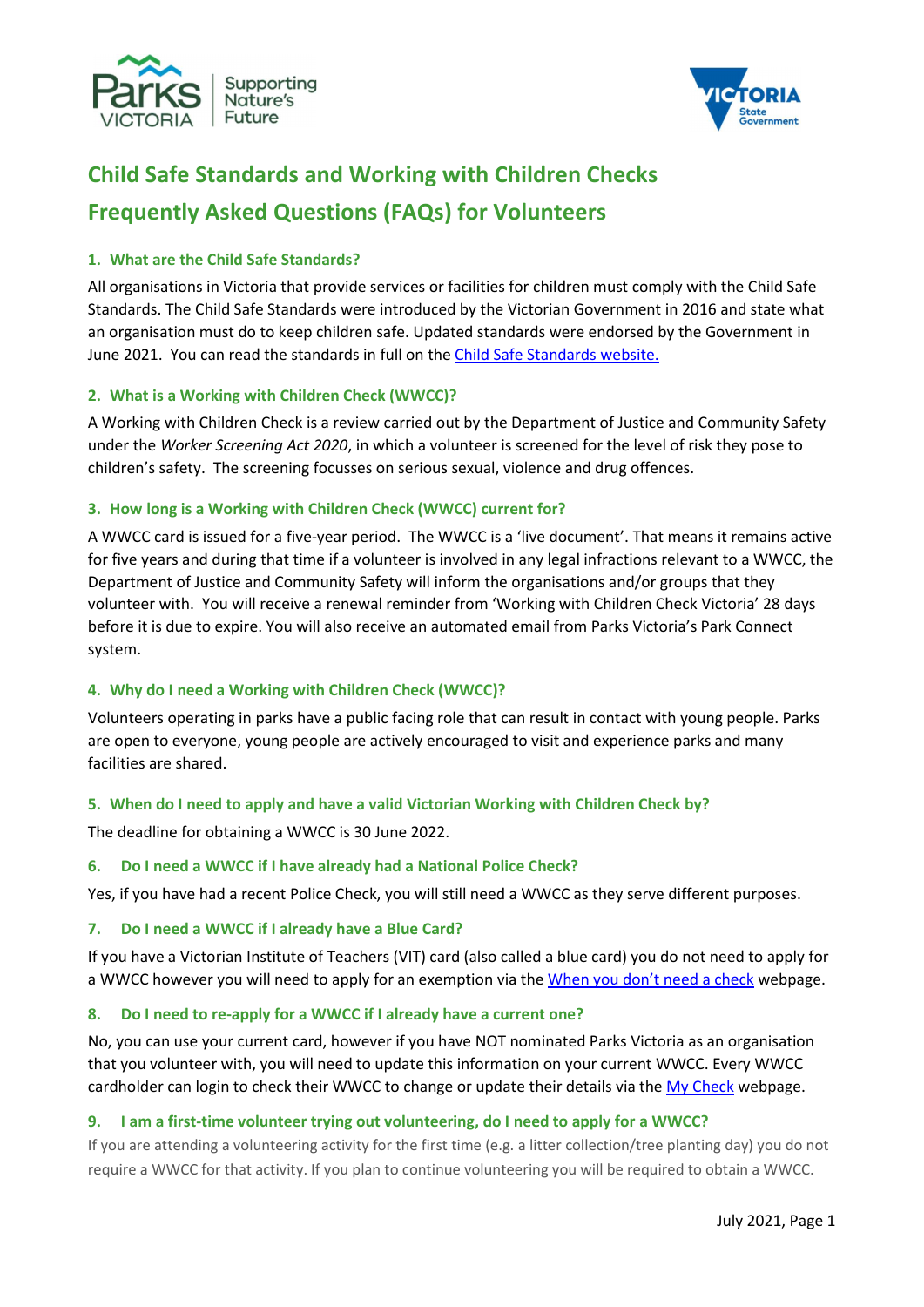



## 10. How do I apply for a WWCC?

The WWCC are free and accessible to apply for online via the Working with Children Check Victoria website or the Service Victoria App on your phone. For further information on how to apply visit the How to apply webpage. The Victorian Government no longer offers the option of a hand-written application and it must be completed online.

#### 11. Do I have to pay for my check/how much will a WWCC cost?

Volunteer WWCCs are free. Please ensure you select 'Volunteer' not 'Employee' when completing your online application and select Parks Victoria as your 'volunteer organisation'.

## 12. What details do I use for Parks Victoria on my WWCC application?

Please use the following address and phone number for Parks Victoria on your WWCC application, or if you have an existing WWCC, please ensure that you update your details to the following address and phone number:

Parks Victoria Level 10/535 Bourke Street Melbourne VIC 3000 Phone: 03 8627 4699 Occupational field (choose either) = 44, 46, 48, 50, 52 Occupational type = Volunteer

This information is also provided in the handy application flowchart to help you with your application: https://www.parkconnect.vic.gov.au/Volunteer/applywwcc

## 13. Can I continue volunteering while my WWCC application is being processed?

Yes, you can continue to volunteer with Parks Victoria while your application is being processed.

## 14. Why do I need to upload my WWCC details to ParkConnect?

Providing your WWCC details on ParkConnect provides the confirmation from the Department of Justice and Community Safety of your approval and will ensure that your details are up to date and accurate.

## 15. Why does Parks Victoria need to approve my WWCC when the Department of Justice and Community Safety (DJCS) already has?

Parks Victoria does not conduct an additional approval, rather we are confirming the approval by Department of Justice and Community Safety and are ensuring the details provided are accurate and maintained.

#### 16. I am concerned about my privacy. Who has access to my WWCC details on ParkConnect?

Parks Victoria is committed to protecting your personal information by complying with the information privacy principles set out in the Privacy and Data Protection Act 2014 (PDPA). WWCC information uploaded to ParkConnect is only accessible to the Volunteer team for processing. Staff and volunteer group leaders will only see a WWCC complete check box with no additional information.